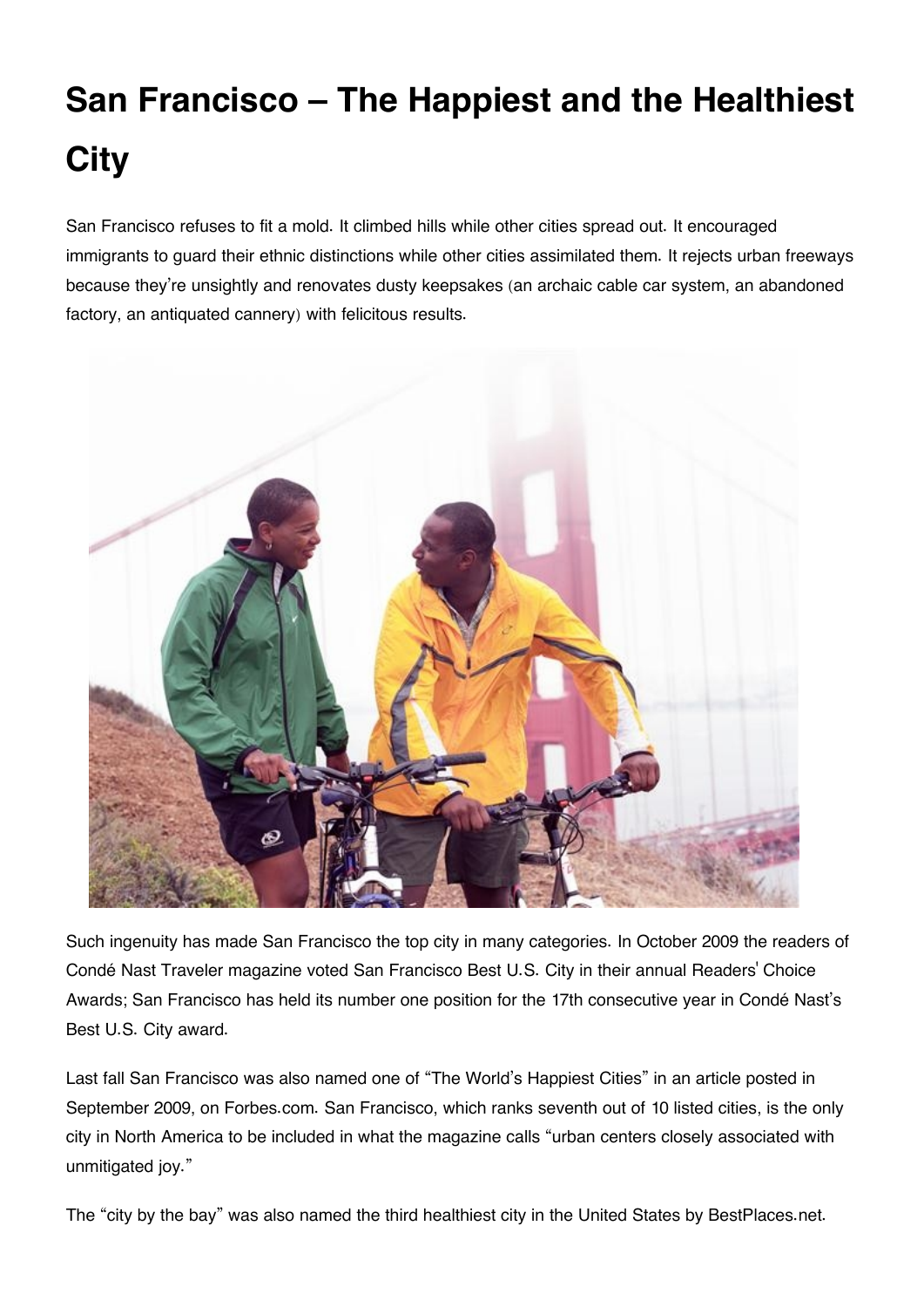Cities were selected based on key factors including health status, nutrition and exercise, plus mental health and life balance. It was also named the most "walkable" city in the nation by the Web site WalkScore.com in 2008. The city scored 86 out of 100 based on residents' proximity to services and amenities. Bicycle enthusiasts can enjoy easy pedaling along the Golden Gate Bridge or through the Panhandle. But if you appreciate a good bike workout, San Francisco provides the perfect uphill battle.

San Francisco is congenitally worldly, inherently irrepressible. Its verve is contagious.

"You know what it is?" John Steinbeck said of San Francisco. "It is a golden handcuff with the key thrown away."



The City's a cinch to explore. If you arrive early you can use a [San Francisco luggage storage](https://usebounce.com/city/san-francisco) company so you don't have to carry your suitcase everywhere. Confined to 47 square miles, it's "America's Leading Compact." You can stroll from its shopping center, Union Square, to its Neapolitan-flavored nightlife belt, North Beach, taking in Chinatown and Wall Street West en route. Public transport will whisk you from Golden Gate Park to the Embarcadero, from Ocean Beach to the East Bay. Ferries will carry you to the resort-like ports of Sausalito and Tiburon, the isles of Angel and Alcatraz and their terminal at Larkspur near Pt. San Quentin.

Any compendium of local attractions should list RESTAURANTS in large type. There are more than 3,400 of every nationality. This is one of the great eating towns of the world, famed for its cuisine since